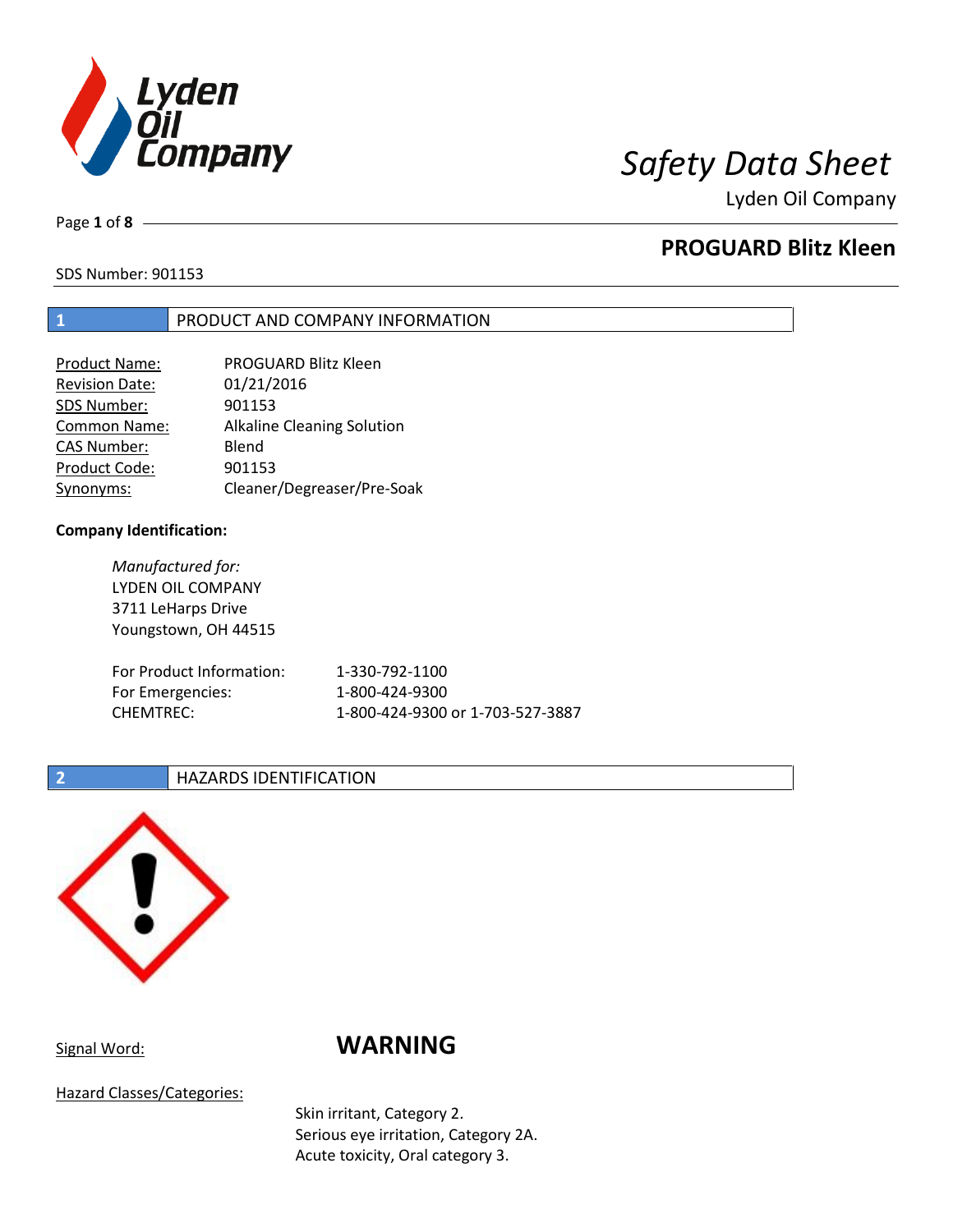

Page **2** of **8**

Lyden Oil Company

|                                 |                            | <b>PROGUARD Blitz Kleen</b>                                                         |
|---------------------------------|----------------------------|-------------------------------------------------------------------------------------|
| <b>SDS Number: 901153</b>       |                            |                                                                                     |
| Hazard Statement(s):            |                            |                                                                                     |
|                                 |                            | H302: Harmful if swallowed.                                                         |
|                                 |                            | H315: Causes skin irritation.                                                       |
|                                 |                            | H319: Causes serious eye irritation.                                                |
| <b>Precaution Statement(s):</b> |                            |                                                                                     |
|                                 |                            | P101: If medical advice is needed, have product container or label at               |
|                                 |                            | hand.                                                                               |
|                                 |                            | P102: Keep out of reach of children.                                                |
|                                 |                            | P103: Read label before use.                                                        |
|                                 |                            | P262: Do not get in eyes, on skin, or on clothing.                                  |
|                                 |                            | P280: Wear protective gloves/protective clothing/eye protection/face<br>protection. |
|                                 |                            | P301+310: IF SWALLOWED: Immediately call a POISON<br>CENTER/doctor.                 |
|                                 |                            | P302+352: IF ON SKIN: Wash with plenty of water for several minutes.                |
|                                 |                            | P305+351+338: IF IN EYES: Rinse cautiously with water for several                   |
|                                 |                            | minutes. Remove contact lenses if present and easy to $do$ – continue<br>rinsing.   |
|                                 |                            | P337+313: If eye irritation persists get medical advice/attention.                  |
|                                 | Other Hazard Statement(s): |                                                                                     |
|                                 |                            | -NFPA Ratings:                                                                      |
|                                 |                            | Health = $2$                                                                        |
|                                 |                            | $Fire = 0$                                                                          |
|                                 |                            | Reactivity = $0$                                                                    |
| 3                               |                            | COMPOSITION / INFORMATION ON INGREDIENTS                                            |

# Ingredients:

*Mixture of the substances listed below with nonhazardous additions.*

| <b>Chemical Name</b>     | <b>CAS Number</b> | Percentage |
|--------------------------|-------------------|------------|
| Water                    | 7732-18-5         | >60        |
| 2-butoxyethanol          | 111-76-2          | $1 - 5$    |
| Sodium Metasilicate      | 6834-92-0         | $1 - 5$    |
| <b>Tetra Sodium EDTA</b> | $64 - 02 - 8$     | $1 - 5$    |
| <b>Surfactant Blend</b>  | Proprietary       | N/A        |
| D'Limonene               | 5989-27-5         | $0.5 - 1$  |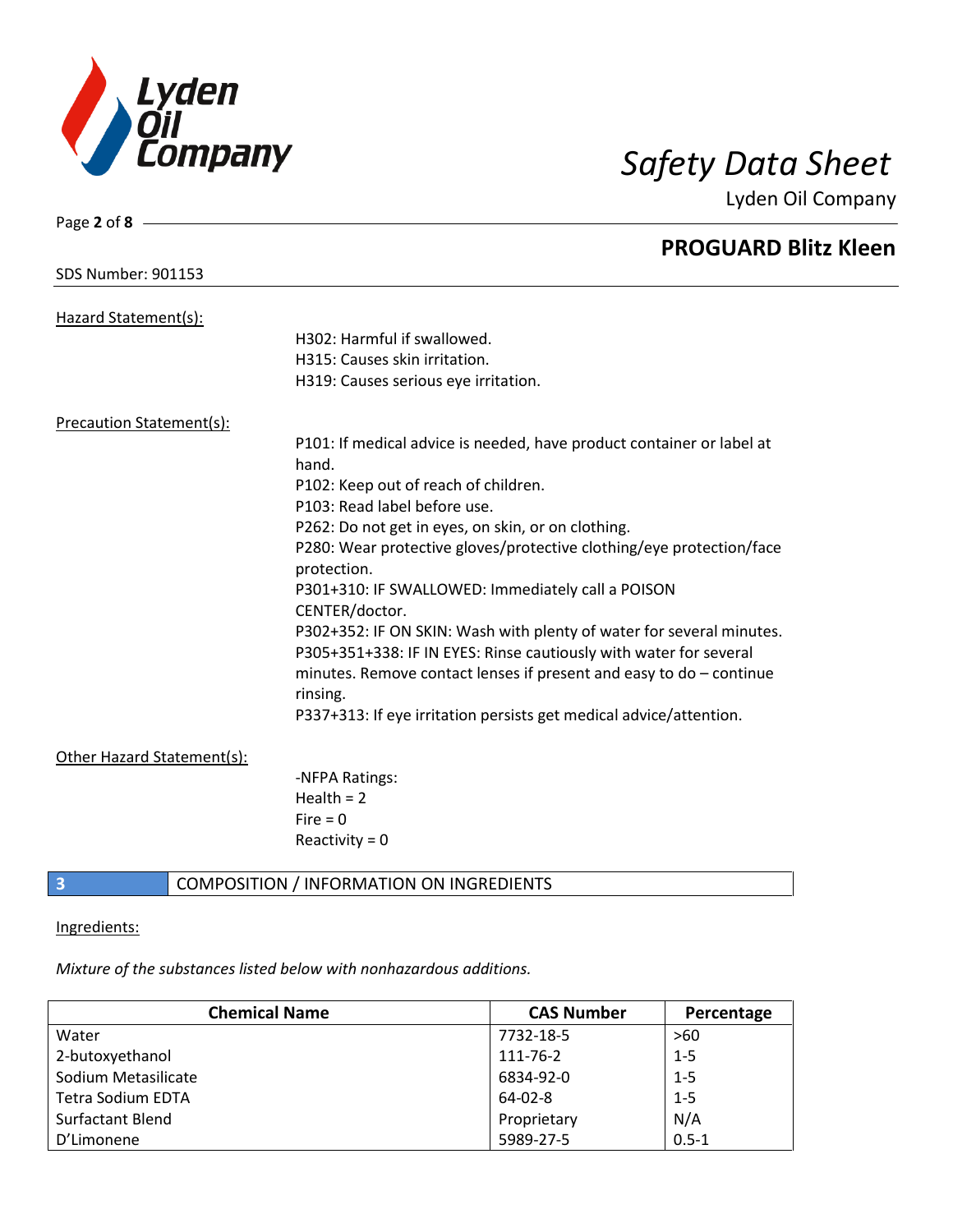

Lyden Oil Company

SDS Number: 901153

Page **3** of **8**

**PROGUARD Blitz Kleen**

*\*Any concentration shown as a range is to protect confidentiality or is due to batch variation.*

| FIRST AID MEASURES<br>4                                                                                               |                                                                                                        |
|-----------------------------------------------------------------------------------------------------------------------|--------------------------------------------------------------------------------------------------------|
| Description of First Aid Measures:                                                                                    |                                                                                                        |
| Inhalation:                                                                                                           | Ensure supply of fresh air.                                                                            |
| <b>Skin Contact:</b>                                                                                                  | Remove all contaminated clothing immediately. Rinse area for several<br>minutes with water.            |
| Eye Contact:                                                                                                          | Rinse cautiously with water for a few minutes. Remove contact lenses<br>if any then continue flushing. |
| Ingestion:<br>Do not induce vomiting. If person is conscious give 1-2 glasses of<br>water and seek medical attention. |                                                                                                        |
| Symptoms and Effects, both acute and delayed:                                                                         | No further relevent data available.                                                                    |
| <b>Recommended Actions:</b>                                                                                           | Treat symptomatically. Call a doctor or poison<br>control center for guidance.                         |
| 5<br>FIRE FIGHTING MEASURES                                                                                           |                                                                                                        |
| Recommended Fire-Extinguishing Equipment:                                                                             | Use water, dry powder, foam, or carbon dioxide fire<br>extinguishers.                                  |
| Possible Hazards During a Fire:                                                                                       | None known.                                                                                            |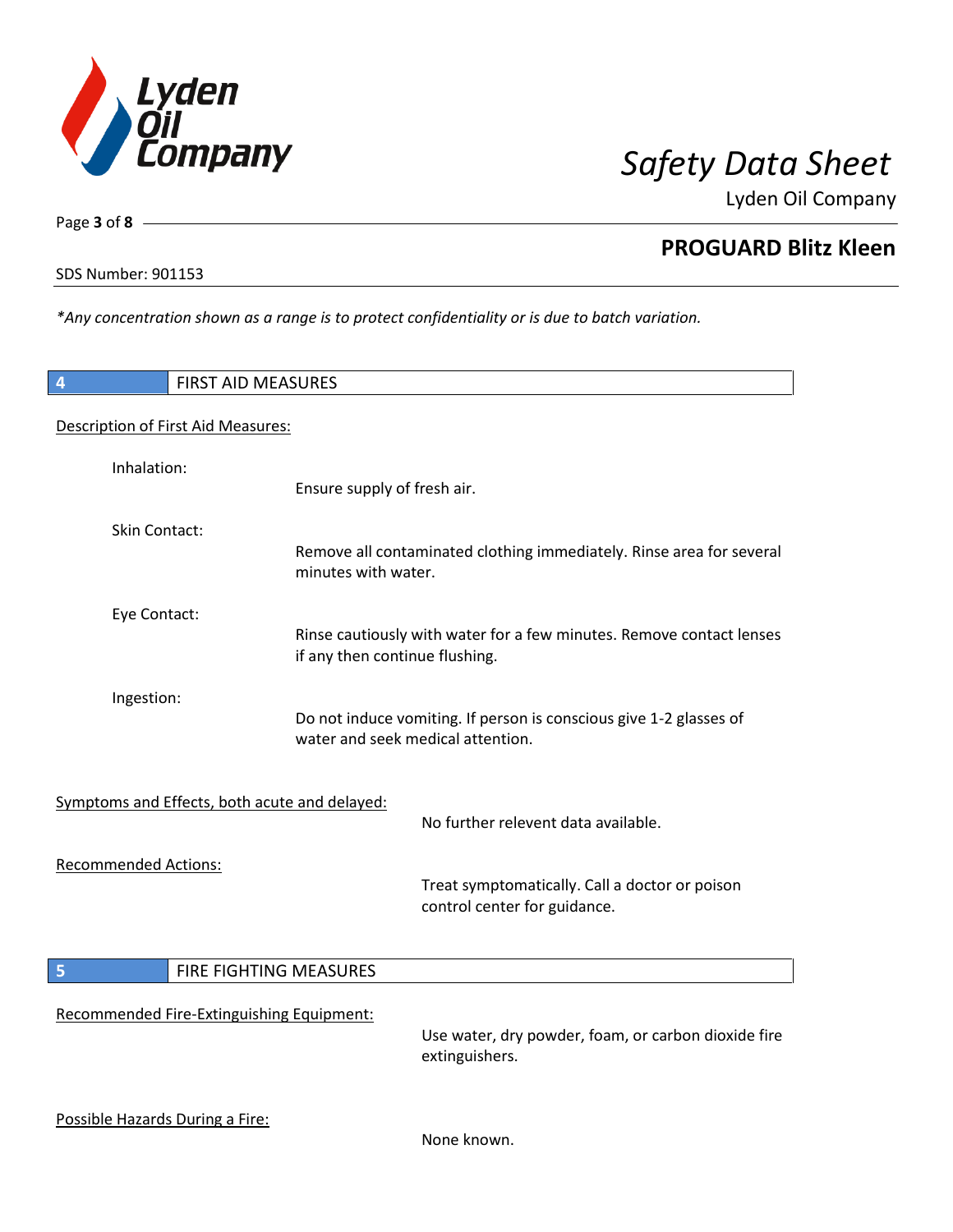

**PROGUARD Blitz Kleen**

Lyden Oil Company

SDS Number: 901153

Page **4** of **8**

Recommendations to Firefighters:

Proper protective equipment including breathing apparatus.

| 6<br>ACCIDENTAL RELEASE MEASURES  |                                                       |
|-----------------------------------|-------------------------------------------------------|
| <b>Personal Precautions:</b>      |                                                       |
|                                   | Avoid eye contact. Avoid repeated or prolonged        |
|                                   | skin contact.                                         |
|                                   | Personal protective equipment must be worn.           |
|                                   | Avoid contact with skin, eyes or clothing.            |
| <b>Emergency Procedures:</b>      |                                                       |
|                                   | Contain spilled material, collect in suitable and     |
|                                   | properly labeled containers.                          |
|                                   |                                                       |
| <b>Environmental Precautions:</b> |                                                       |
|                                   | Do not allow to reach sewage system or any water      |
|                                   | course.                                               |
|                                   | Do not allow to enter ground waters.                  |
| Cleanup Procedures:               |                                                       |
|                                   | Absorb with liquid-binding material (sand,            |
|                                   | diatomite, acid binders, universal binders, sawdust). |
|                                   |                                                       |
| <b>HANDLING AND STORAGE</b>       |                                                       |

| <b>Handling Precautions:</b> |                                                                                                                                                                                                             |
|------------------------------|-------------------------------------------------------------------------------------------------------------------------------------------------------------------------------------------------------------|
|                              | Use with adequate ventilation. Avoid breathing<br>dusts, mists, and vapors. Do not get in eyes, on skin,<br>or on clothing. Wear eye protection and protective<br>clothing. Wash thoroughly after handling. |
| Storage Requirements:        |                                                                                                                                                                                                             |
|                              | Keep container tightly sealed and stored in a dry,<br>cool place.<br>Keep away from sources of ignition.                                                                                                    |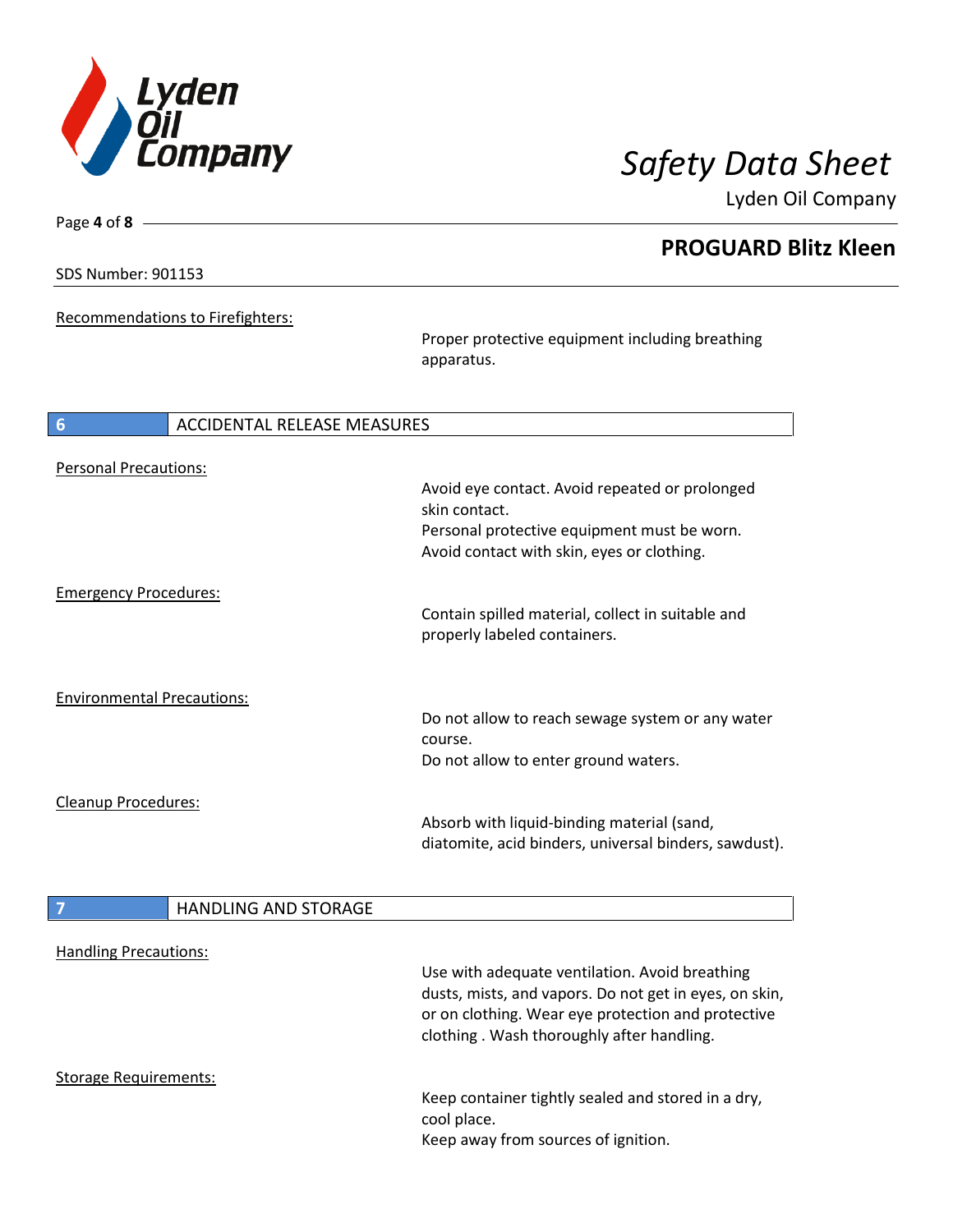

Lyden Oil Company

Page **5** of **8**

# **PROGUARD Blitz Kleen**

SDS Number: 901153

# **8** EXPOSURE CONTROLS / PERSONAL PROTECTION Exposure Limits:

-2-butoxyethanol:

ACGIH TLV: 20 ppm, 8 hours (all forms) OSHA PEL TWA: 240 mg/m<sup>3</sup> 8 hours (skin); TWA: 50 ppm, 8 hours (Skin)

Engineering Controls:

All ventilation should be designed in accordance with OSHA standard (29 CFR 1910.94).

Personal Protective Equipment:

Keep away from foodstuffs, beverages, and feed. Immediately remove all soiled and contaminated clothing. Wash hands before breaks and at the end of work. Avoid contact with eyes and skin. Use safety glasses and gloves.

### **9** PHYSICAL AND CHEMICAL PROPERTIES

| Color:                   | Purple              |
|--------------------------|---------------------|
| <b>Physical State:</b>   | Liquid              |
| Odor:                    | Citrus / Ether like |
| Odor Threshold:          | Data not available  |
| pH:                      | 12.5-13             |
| <b>Melting Point:</b>    | $<$ 32° F           |
| <b>Boiling Point:</b>    | $>212$ °F           |
| <b>Boiling Range:</b>    | Data not available  |
| Flash Point:             | $>$ 200° F          |
| <b>Evaporation Rate:</b> | Data not available  |
| Flammability:            | Data not available  |
| Flammability Limits:     | Data not available  |
| Vapor Pressure:          | Data not available  |
| Vapor Density:           | Data not available  |
| <b>Relative Density:</b> | 1.01-1.03           |
| Solubilities:            | Soluble in water    |
| Partition Coefficient:   | Data not available  |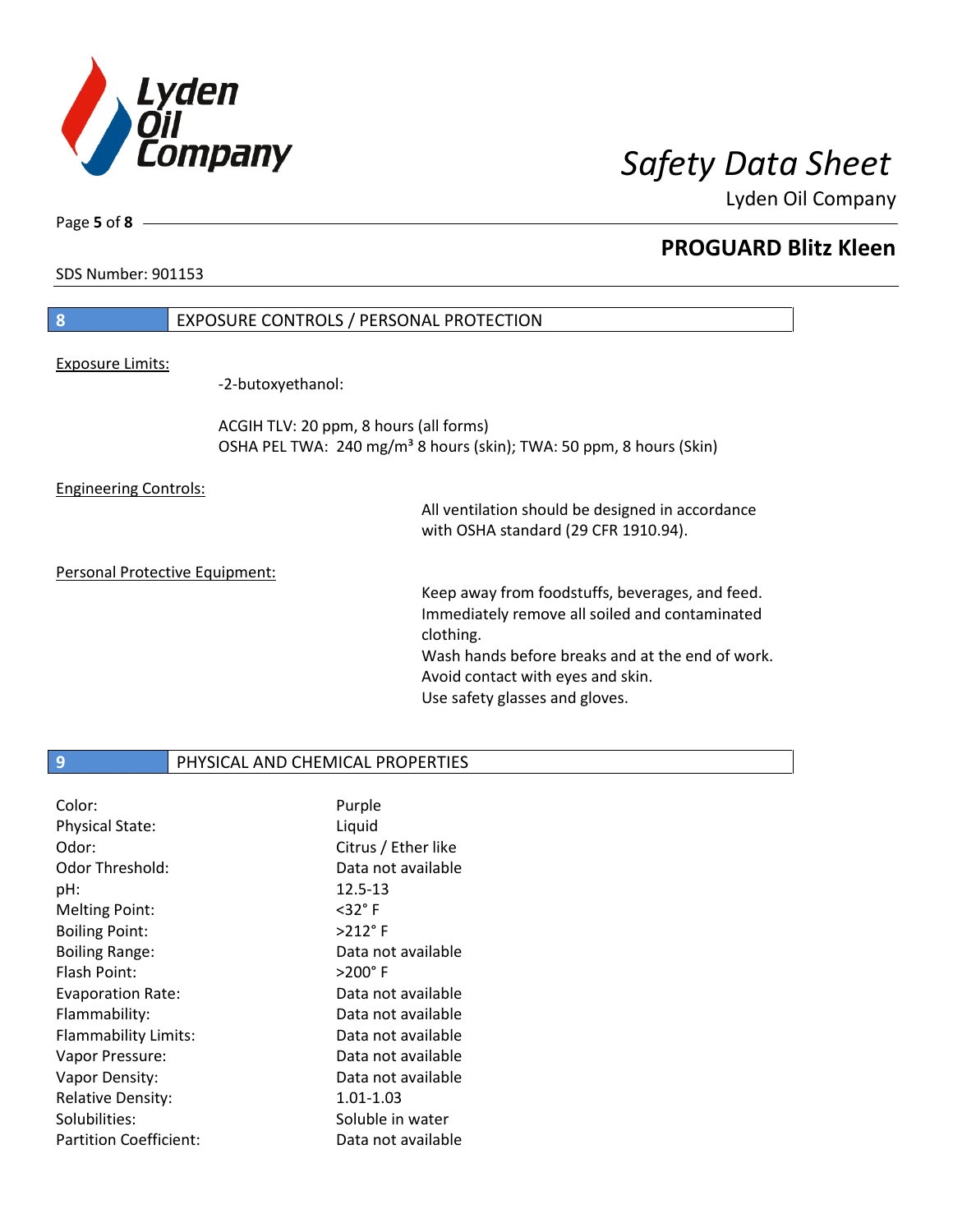

**PROGUARD Blitz Kleen**

Lyden Oil Company

### SDS Number: 901153

Page **6** of **8**

 $\mathsf{l}$ 

Auto-Ignition Temperature: Data not available Decomposition Temperature: Data not available Viscosity: Data not available

| 10                             | <b>STABILITY AND REACTIVITY</b> |                                                               |
|--------------------------------|---------------------------------|---------------------------------------------------------------|
| Stability:                     |                                 | Stable under normal conditions.                               |
| Reactivity:                    |                                 | Not reactive under normal conditions.                         |
| <b>Conditions to Avoid:</b>    |                                 | None known.                                                   |
| <b>Hazardous Reactions:</b>    |                                 | No known hazardous reactions.                                 |
| <b>Incompatible Materials:</b> |                                 | Strong oxidizers.                                             |
| <b>Decomposition Products:</b> |                                 | Hazardous decomposition products are not<br>expected to form. |

## **11** TOXICOLOGICAL INFORMATION

| Routes of Exposure: | Skin and eye contact are the primary routes of<br>exposure although exposure may occur following<br>accidental ingestion.                                         |
|---------------------|-------------------------------------------------------------------------------------------------------------------------------------------------------------------|
| Exposure Effects:   | Skin:<br>Prolonged or repeated contact with strong forms<br>may remove natural oils leading to dryness or rash.<br>Eye:<br>Produces rapid serious eye irritation. |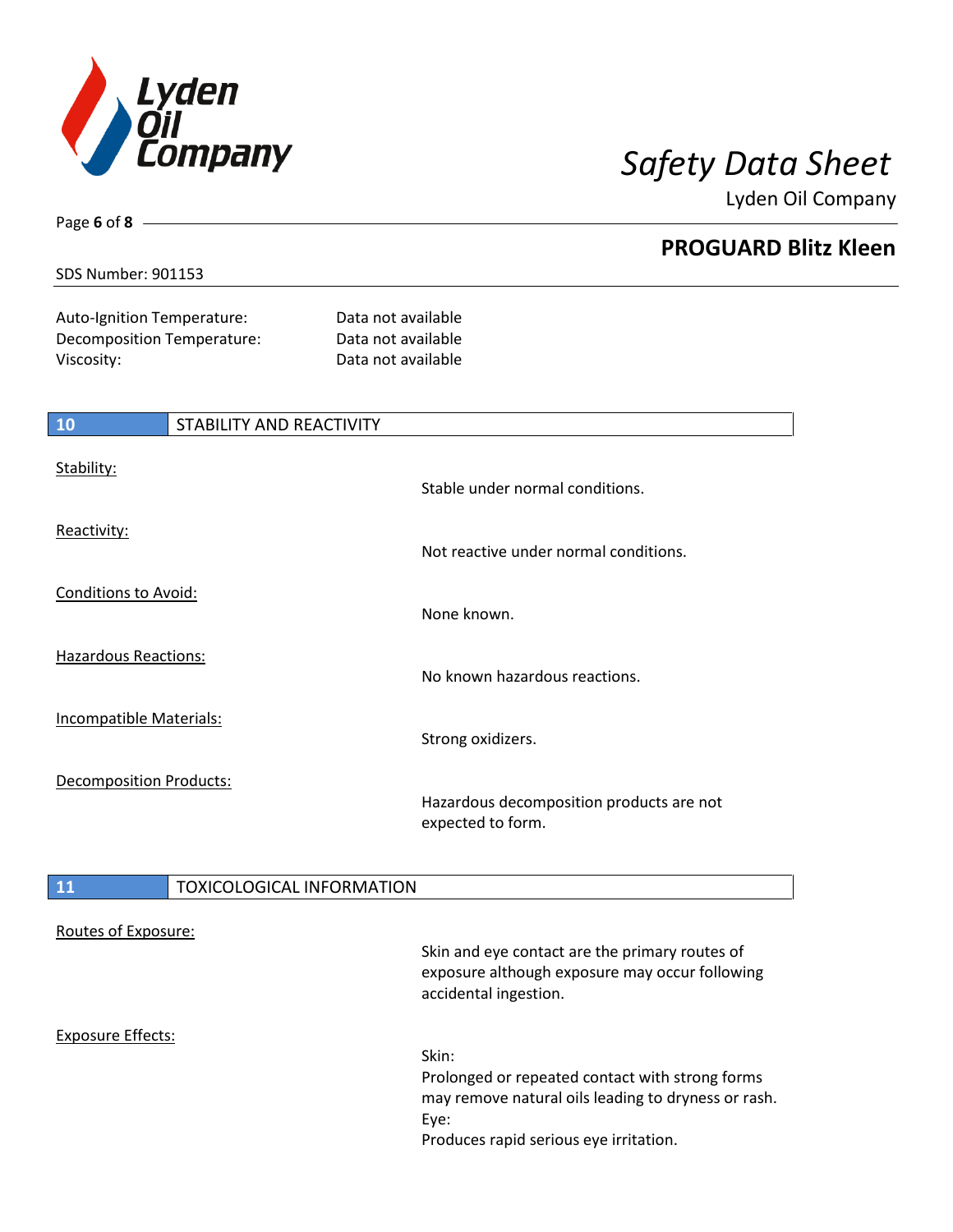

Page **7** of **8**

Lyden Oil Company

# **PROGUARD Blitz Kleen** SDS Number: 901153 Ingestion: May be harmful to mucous membranes, mouth, throat and stomach. Inhalation: Concentrated mists may cause discomfort, cough or dizziness. Measures of Toxicity: -2-butoxyethanol: Oral: LD50 (rat): 470 mg/kg Dermal: LD50 (rabbit): 220 mg/kg Inhilation: LC50 (rat): 450 mg/L, 4 hours Carcinogenic/Mutagenic Precautions: Non-carcinogenic and not expected to be mutagentic. **12** ECOLOGICAL INFORMATION Ecological Precautions: Avoid exposing to the environment. Ecological Effects: No specific environmental or aquatic data available. **13** DISPOSAL CONSIDERATIONS Disposal Methods: Dispose of waste material in accordance with all local, state, and federal requirements. Disposal Containers: Use properly approved container for disposal. Special Precautions: Do not flush to surface waters or drains. Hish levels of surfactants and increased pH levels are harmful

to aquatic life.